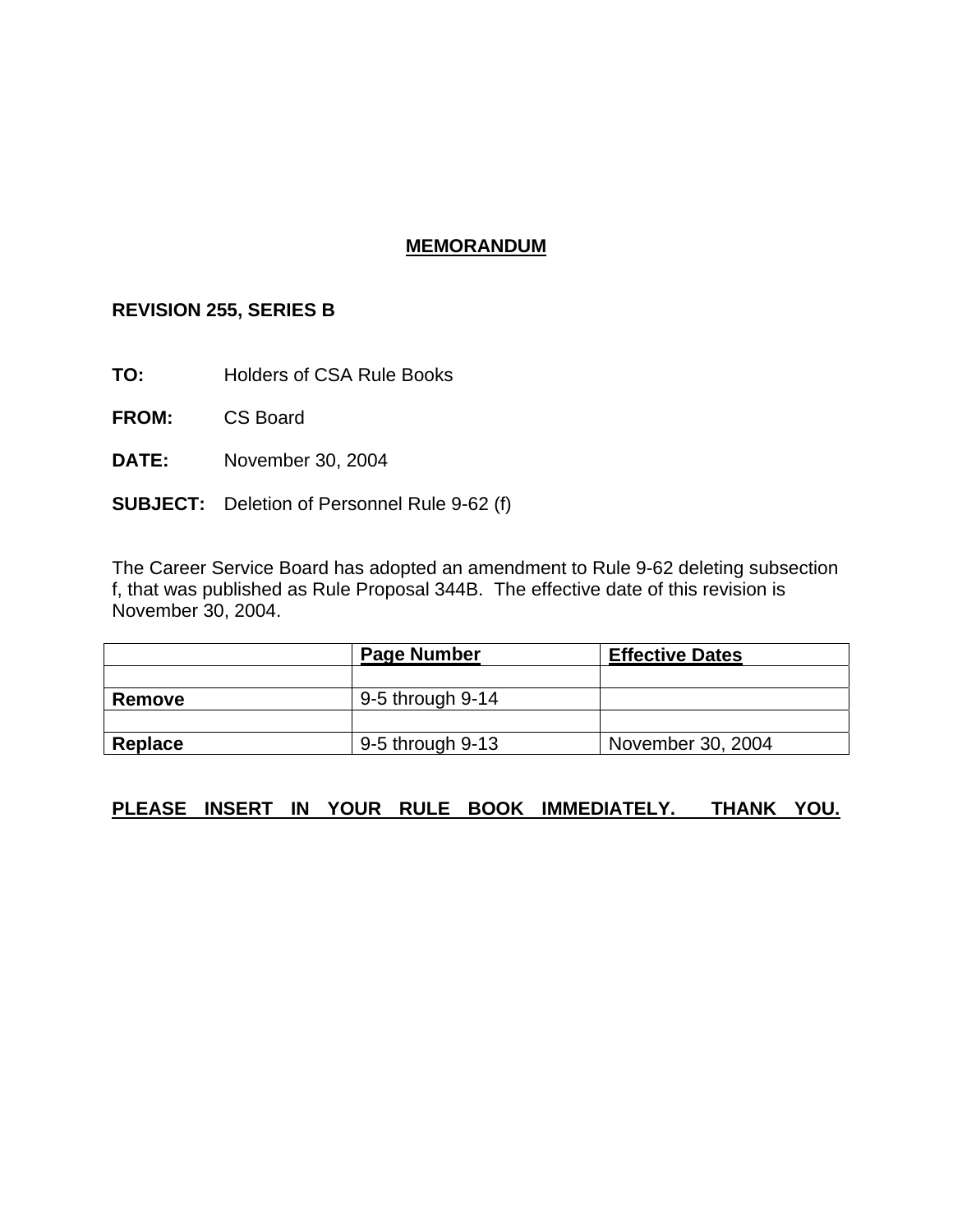#### 9-61 Promotion

(Effective July 30, 2003; Rule Revision Memo 235B)

- (a) A promotion is an appointment of an employee to a classification in which step one of the pay range for the new classification pays a higher rate than step one of the pay range for the employee's current classification.
- (b) Upon promotion an employee shall be paid as follows:
	- 1) General: The employee shall receive a six and nine-tenths percent (6.9%) increase unless doing so would place the employee's pay beyond the highest step of the pay range for the new classification, in which case the pay shall be set at the highest step allocated for the classification. If there is no step in the new pay range that exactly matches the employee's pay with a 6.9% increase, the pay shall be set at the next higher step in the new pay range. In no event shall the new pay be lower than step one of the pay range for the new classification.
	- 2) Exception: Under appropriate circumstances, the provisions of Subsection 9-52 In-Grade Hires may be applied to promotions.
	- 3) Within the short range pay schedule: The employee shall receive a five percent (5%) increase not to exceed the highest step of the pay range for the new classification.

#### 9-62 Transfers

- (a) Within a nonexempt schedule or an exempt schedule: Movement from one class to another class shall be treated as a transfer if the first three digits of the pay grades of both the old class and the new class are the same.
- (b) Between nonexempt and exempt pay schedules: Movement from one class to another class in a different pay schedule when either one is in a nonexempt schedule and the other is in an exempt schedule shall be treated as a transfer if the entry rate ("A" step) and the 'K" step in the two classes are the same.
- (c) Within other schedules: Movement from one class to another class in the same schedule shall be treated as a transfer if the rate in the new class is the same as the rate in the old class.
- (d) Between classes with sectors and classes without sectors: Movement from one class to another class shall be treated as a transfer if the entry rate in the class with sectors is the same as the rate in the class without sectors.
- (e) Pay: When an employee transfers from one class to another class, he or she shall receive the same pay as before the transfer. If there is no step in the new pay grade which matches the pay received prior to the transfer, the pay shall be set at the closest higher step in the new pay range. In no event shall the new pay exceed the top of the growth sector (the "S" step) in a range in an exempt pay schedule, or the top of the range in any other pay schedule.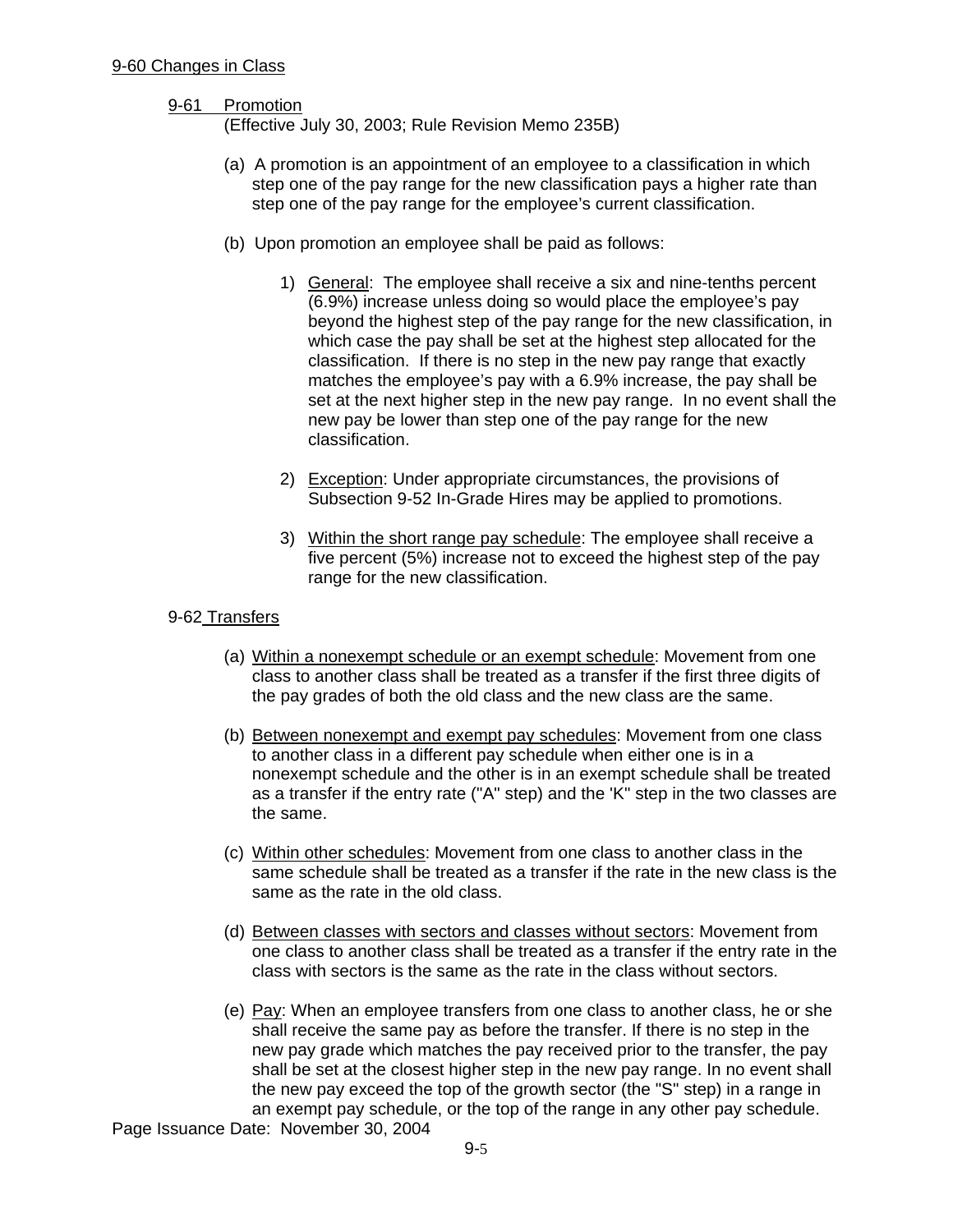#### 9-63 Demotion

As used in the following paragraphs, comparisons are made by using the first three digits of the pay grade numbers.

- a) Within the pay schedule: If an employee is appointed to a new class in the same pay schedule, which class has a lower pay grade number than the class previously held, such an appointment shall be considered a demotion.
- b) Between pay schedules: If the entry rate of the pay grade of the new class is lower than the entry rate of the class previously held, the appointment shall be considered a demotion.
- c) Setting pay: (Eff. 1/4/90; Rules Rev. 137B)
	- 1) Voluntarily demoting to a class previously occupied within the preceding five years: An employee who voluntarily demotes to a class previously occupied within the preceding five (5) years or a successor class shall have pay set as if: (Eff. 5/3/90; Rules Rev. 144B)
		- (a) the promotion or promotions had not occurred, and
		- (b) the employee had received "effective" ratings on the performance enhancement plan reports or their equivalents.
	- 2) Voluntarily demoting to a class not previously occupied or to a class previously occupied more than five years earlier: An employee who voluntarily demotes to a class not previously occupied or a class previously occupied more than five (5) years earlier shall have pay set in accordance with Section 9-50 Pay When First Employed. (Effective May 3. 1990; Rules Revision Memo 144B)
	- 3) Demotion in lieu of layoff: When an employee demotes in lieu of layoff, pay shall be maintained at the level received before the demotion, or at the top of the growth sector in a pay range in the exempt schedule (the "S" step) or the top of the grade in any other schedule, whichever is lower. If the level received before the demotion does not correspond to a step in the new pay grade, the closest higher step shall be paid. (Revised 3/19/04, 247B)

## 9-64 Reallocations

(Effective February 25, 2004; Rules Revision Memo 246B)

- A) Subject to the provisions of sub-paragraph 9-64 B), when a position is reallocated to another classification, the incumbent's pay shall be set at a step that is closest to the employee's existing rate of pay without losing pay. If this results in the employee's pay being over the pay range of the new class, the employee's pay shall remain at the employee's existing rate of pay until such time that either
	- 1) the employee changes positions, or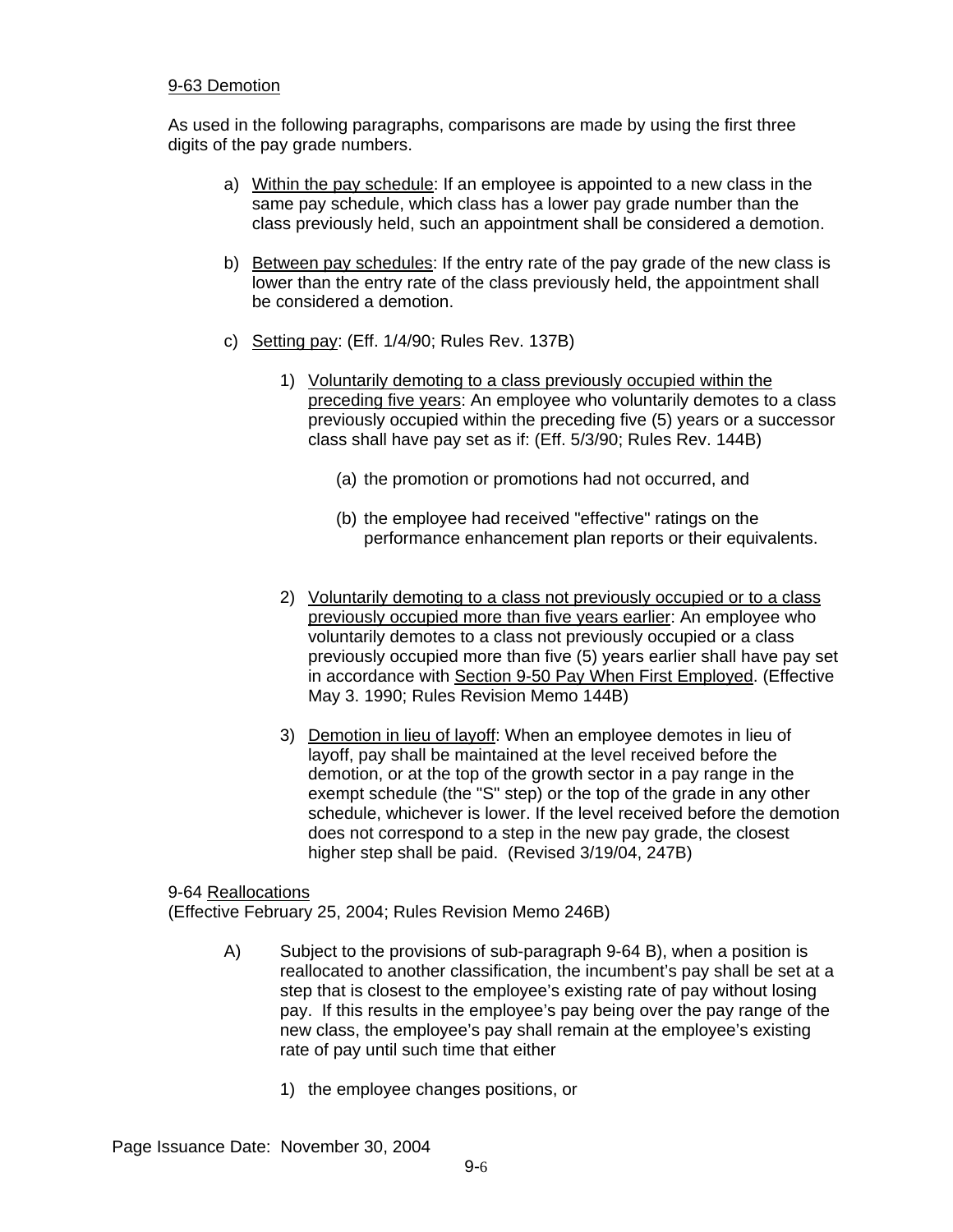2) the pay range of the new class catches up to the employee's rate of pay when the pay range is adjusted.

In no event shall the employee receive less than the entry rate of the pay grade of the new class.

B) When an employee meets the requirements to progress to a higher class in a current delegated progressive class series and the Career Service Authority Personnel Director or designee approves the progression to the higher classification, the employee's pay shall be set at a step that reflects a 2.25% increase in pay. In no event shall the employee receive less than the entry rate of the pay grade of the new class.

9-65 Reinstatement Appointment or Promotional Reinstatement Appointment (Effective September 1, 1989; Rules Revision No. 131B)

Persons receiving reinstatement appointments, either after layoff or after demotion in lieu of layoff, shall be paid at the step previously held of the pay range currently in effect for the class to which reinstated, unless such step would result in a decrease in pay for a current city employee. In the latter case, promotional reinstatement shall be at a rate equal to the employee's present rate of pay. (Revised 3/19/04, 247B)

9-66 Apprentice Appointment (Effective April 12, 1990; Rules Revision No. 142B)

Persons receiving apprentice appointments shall be paid in accordance with the following, as appropriate:

Promotion - Subsection 9-61 Promotion Demotion - Subsection 9-63 Demotion Transfer - Subsection 9-62 Transfers

This provision shall not be construed as waiving the mandatory promotional probation required of all apprentices.

#### Section 9-70 Allowance in Kind

The following provisions shall govern allowances in kind furnished employees of the Career Service:

- a) Schedule required: No allowances in kind shall be granted except those listed in official schedules submitted to the Career Service Authority.
- b) Deduction from total pay: Allowances in kind granted to employees shall be deducted from the authorized total pay established by the Classification and Pay Plan.
- c) Amount of deduction: Deductions shall be made in accordance with the established values.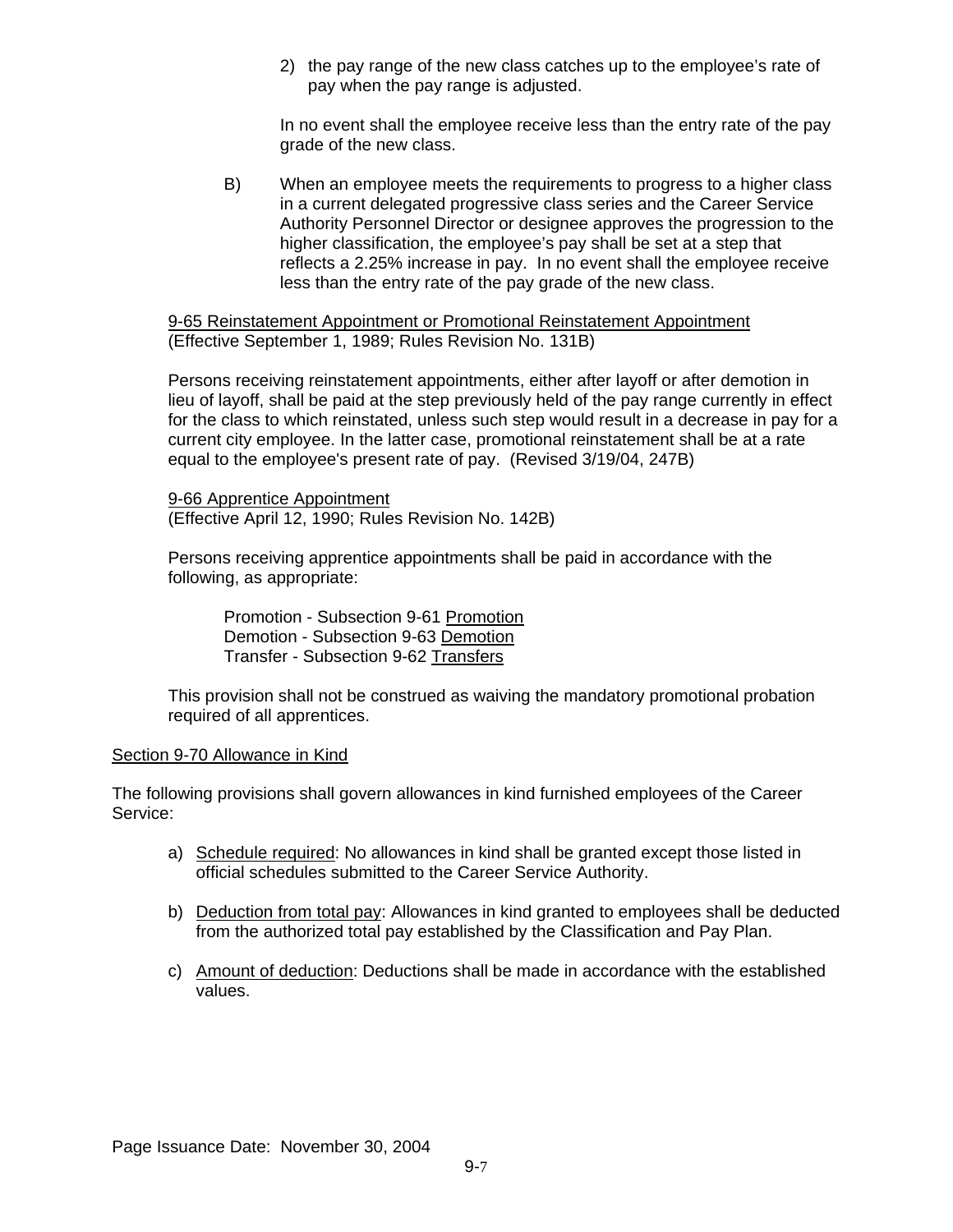## 9-81 Policy

All Career Service employees are eligible to receive general fringe benefits subject to the provisions in these rules except employees (1) holding positions in classes in the short range pay schedule or (2) holding on-call positions in other classes. (Effective May 1, 1991; Rules Revision Memo 148B)

### 9-82 Prorated Insurance Benefits for Employees in Part Time Positions

- a) Medical health care insurance: An employee in a part-time position shall receive prorated employer contributions to medical health care insurance in accordance with the following work schedule, based on a total maximum scheduled work period of eighty (80) hours:
	- 1) Under forty (40) hours no contribution.
	- 2) Forty (40) through fifty-nine (59) hours half contribution.
	- 3) Sixty (60) through seventy nine (79) hours three quarter (3/4) contribution.

However, an employee in a part-time position shall contribute the balance of the premium cost for participation in the medical health care program in order to receive the employer's contribution.

b) Life insurance: An employee in a part-time position shall receive life insurance coverage of one and one-half (1-1/2) times salary for regularly scheduled work.

#### Section 9-90 Differentials

#### 9-91 Shift Incentive Differential

A. Eligibility:

Shift incentive differentials shall be paid to eligible employees who work a shift. A shift is a period of work regularly scheduled by an agency or department (FOR EXAMPLE, AN AGENCY MAY HAVE THREE SHIFTS, ONE FROM 7:00 A.M. UNTIL 3:00 P.M., ONE FROM 3:00 P.M. UNTIL 11:00 P.M., AND ONE FROM 11:00 P.M. UNTIL 7:00 A.M.). Employees are eligible for shift incentive differential if they are:

- 1. Not in a position in the short range or community rate pay schedules; and
- 2. in a position in a class eligible for overtime; or
- 3. in an exempt position in a class where overtime is determined to be a prevailing practice in the community; or
- 4. in an exempt position whose primary duties are the supervision of others, but who has no subordinate supervisors who work regularly scheduled shifts. (6/6/96, 187B; 5/1/91, 148B; 6/10/03, 232B)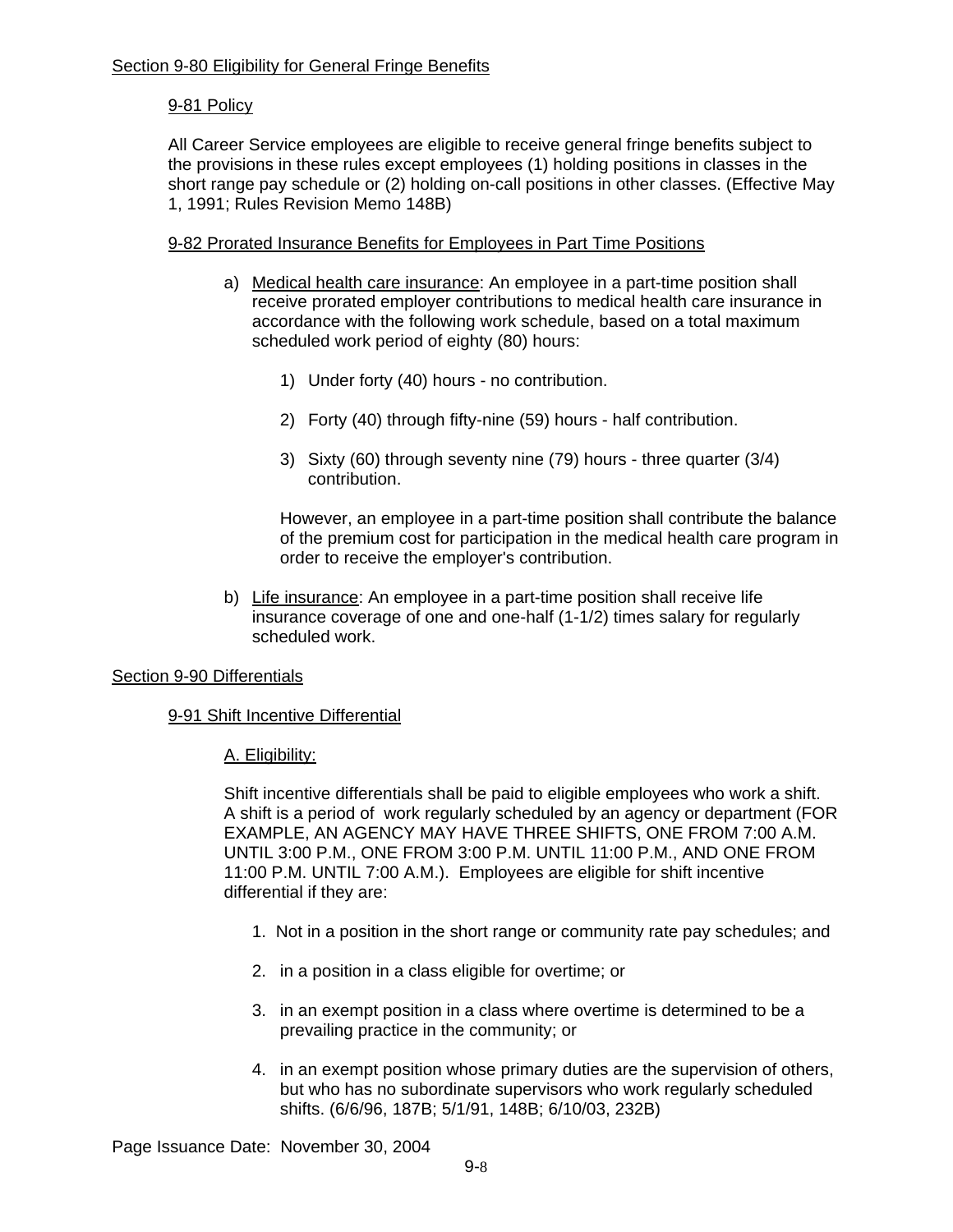## B. Effect of paid leave on eligibility:

A shift incentive differential shall not be paid during any period of paid leave such as vacation leave, sick leave, compensatory time off, or holidays.

## C. Rate:

- 1. EVENING RATE: Eligible employees who work shifts that have more than fifty percent (50%) of their hours between 3:00 p.m. and 11:00 p.m. shall be paid seven percent (7%) or seventy-seven cents (\$.77) per hour differential, whichever is greater, for the hours worked during this entire shift.
- 2. NIGHT RATE: Eligible employees who work shifts that have more than fifty percent (50%) of their hours between 11:00 p.m. and 7:00 a.m. shall be paid twelve percent (12%) or one dollar and seventy cents (\$1.70) per hour differential, whichever is greater, for the hours worked during this entire shift. (6/10/03, 232B)

## 9-92 Equipment Differential

Equipment Differential shall be paid under the following conditions:

- a) The equipment being operated is on the Career Service Board's approved equipment list for payment of equipment differential.
- b) The employee is temporarily assigned to operate equipment, which is at a higher level classification than the employee's current classification.
- c) Assignment in the higher level class must last for less than thirty (30) days. If all authorized limited positions for a term of nine (9) months or less are filled, the thirty-(30) day limit is waived.
- d) Employees in on-call positions and in classifications listed in the short-range pay schedule shall be entitled to equipment differential.

The pay shall be ten percent (10%) of the current hourly rate of pay for each hour worked in the next higher level class. The pay shall be fifteen percent (15%) of the current hourly rate of pay for each hour worked in the second higher level class and above.

The total base pay for any pay period, excluding overtime and shift differential, shall not exceed the last step of the higher level class.

#### 9-93 Health Care Differential

Certain health care classifications are eligible for a health care differential. The classes eligible to receive a health care differential are contained on the Career Service Board' s approved list of classes.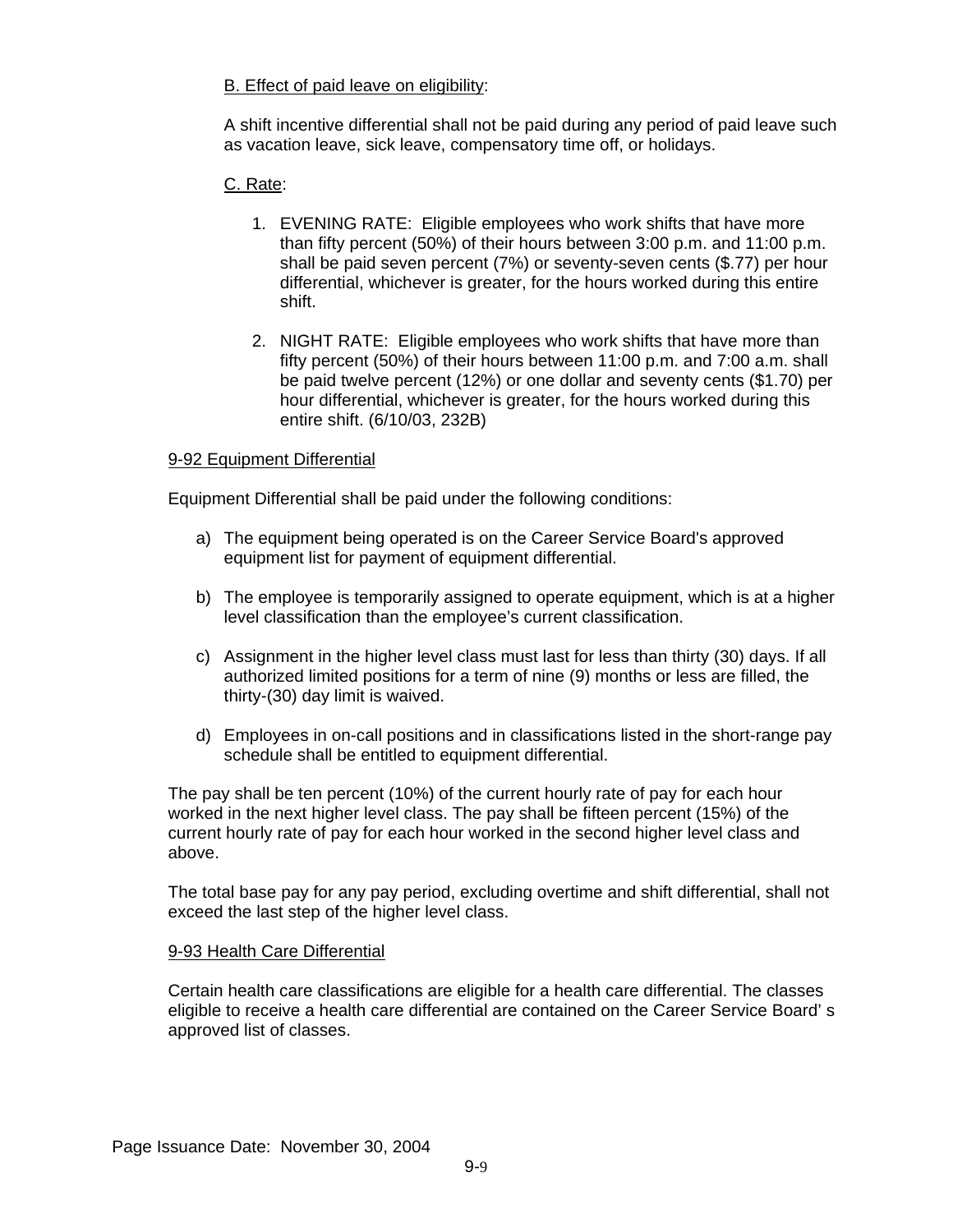### Health care differential shall be paid under the following conditions:

A. In addition to the shift differential authorized in paragraph 9-91 a) 1), of these personnel rules, employees on the health care differential list shall be paid at the rate of one dollar and thirty-one cents (\$1.31) per hour for any shift with at least fifty percent of its time between 3:00 p.m. and 10:59 p.m. In addition to the shift differential authorized in paragraph 9-91 a) 1), shifts with at least fifty percent of the time between 11:00 p.m. and 6:59 a.m. shall be paid at the rate of two dollars and fifty cents (\$2.50) per hour for the entire shift.

Any shift with fifty percent of its time between 3:00 p.m. and 10:59 p.m. and fifty percent of its time between 11:00 p.m. and 6:59 a.m. shall receive the health care differential rate of the 11:00 p.m. to 6:59 a.m. shift for the entire shift.

B. Weekend health care differential: the listed classes shall also receive one dollar and eighty-five cents (\$1.85) per hour for weekend shifts. Any shift with at least fifty percent of its time between 11:00 p.m. Friday and 10:59 p.m. Sunday shall receive the weekend health care differential.

## 9-94 Standby Pay:

(Renumbered and Revised effective 4/12/04; 248B)

- A) Appointing authorities may schedule overtime eligible employees to be on standby only when there is a reasonable anticipation that the employee will have to respond and perform work immediately. Such employees shall receive an amount equal to one and one half (1 1/2) hours of work at the employee's straight time hourly rate for each eight hours the employee is on standby duty.
- B) To be eligible for standby pay, all of the following must exist:

1) The employee must be overtime eligible and be available by pager, cellular phone, or telephone;

2) Be available to respond to a call and perform work within a designated amount of time not to exceed two hours;

3) Be in a non-impaired condition that allows the employee to safely perform job duty assignments; and

4) Be subject to disciplinary action if he or she does not respond to the call within the designated amount of time.

When an overtime eligible employee on standby is required to perform work, standby pay will be suspended and the employee will be paid basic pay or overtime pay, as appropriate, for the period the employee actually performs work.

C) Call-out Duty: An employee who merely carries a cellular telephone or pager as a routine part of his or her job duties is not eligible for standby pay when there is not an expectation for immediate response and/or an immediate requirement to perform work.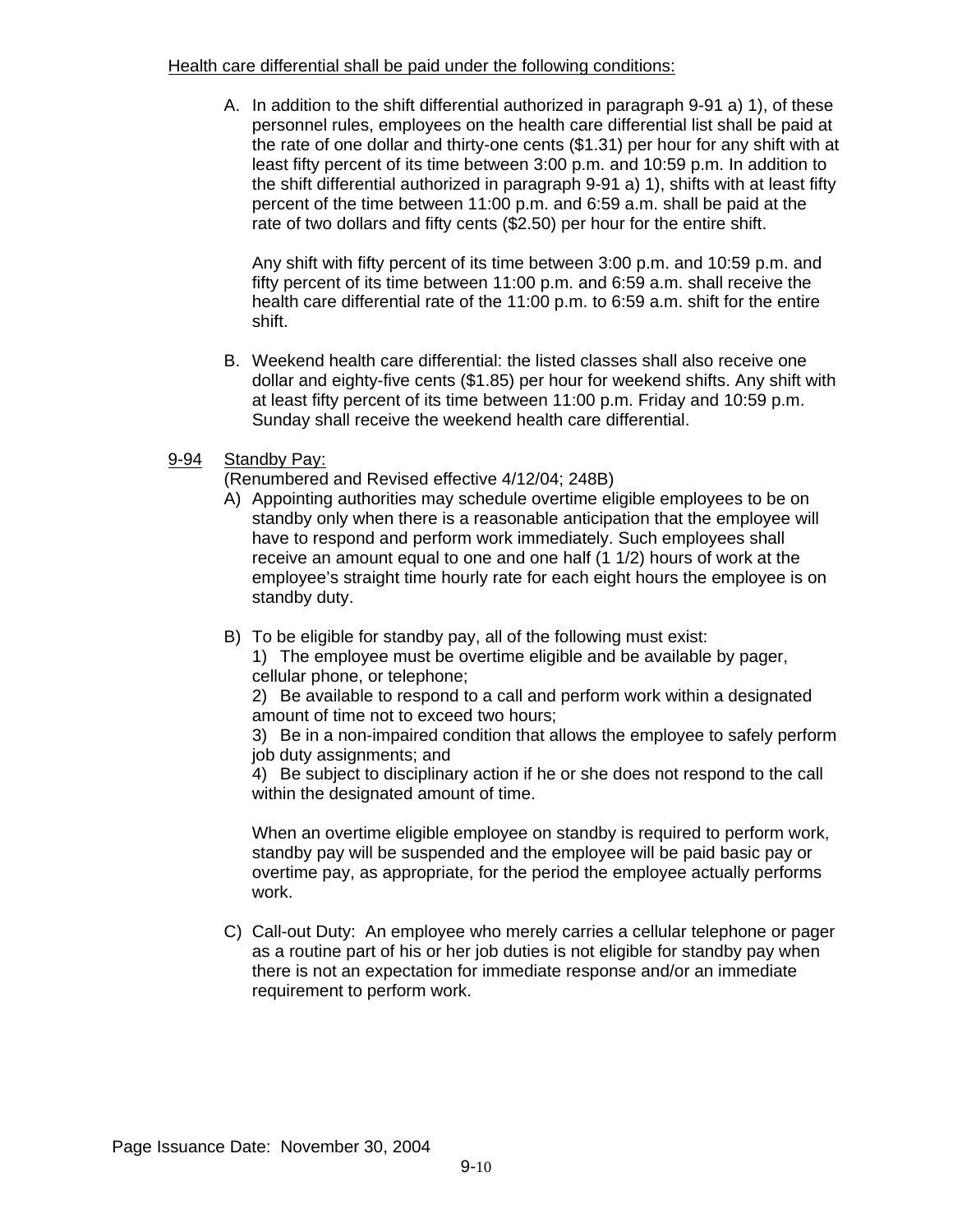### Section 9-100 Market Adjustment

### 9-101 Basis for Market Adjustment

- 1. The career service board, following a recommendation by the personnel director, may make adjustments in pay practices, including fringe benefits, for reasons listed below:
	- a) To enable the city to attract highly qualified candidates to fill a position(s) within a particular job classification.
	- b) To retain highly qualified employees whose skills, knowledge or abilities contribute to the city's accomplishing its mission.
	- c) To remain a competitive employer in a market where the city competes for highly qualified candidates to fill essential positions.
	- d) When recruitment efforts fail to produce a sufficient pool of highly qualified candidates to fill existing city vacancies.
- 2. A department or agency head may pay a one-time bonus up to \$1,000 to attract a highly qualified candidate whose skills, knowledge and/or abilities are deemed essential to the mission of the city. The request must be approved by the Personnel Director and the budget and management office prior to extending the bonus offer.
- 3. A department or agency may pay relocation costs up to \$2,500.00 to attract a highly qualified candidate whose skills; knowledge and/or abilities are deemed essential to the mission of the city. The individual receiving the relocation assistance must serve in the position or stay employed by the city for two (2) years. If the individual voluntarily terminates employment prior to serving two (2) years, he or she must repay part of the relocation pay. The basis for repayment is the equivalent of \$104 for each month of service. The personnel director and the budget and management office must approve relocation pay.

#### 9-102 Annual Market Review

On an annual basis as necessary, the personnel director may recommend to the career service board, a list of positions or job classifications, for market adjustment consideration.

## 9-103 Call Back Pay

Overtime eligible employees who have been called by the Appointing Authority or authorized designee, and who have reported back to work shall be paid a minimum amount equal to two (2) hours of work at the employees scheduled rate of pay from the time the employee begins work.

Such employees shall be paid their scheduled rate of pay for any work performed beyond the first two (2) hours.

## 9-104 Retention Pay

1. An appointing authority may make a matching salary offer to an employee who provides a written offer of employment from a prospective employer that is not an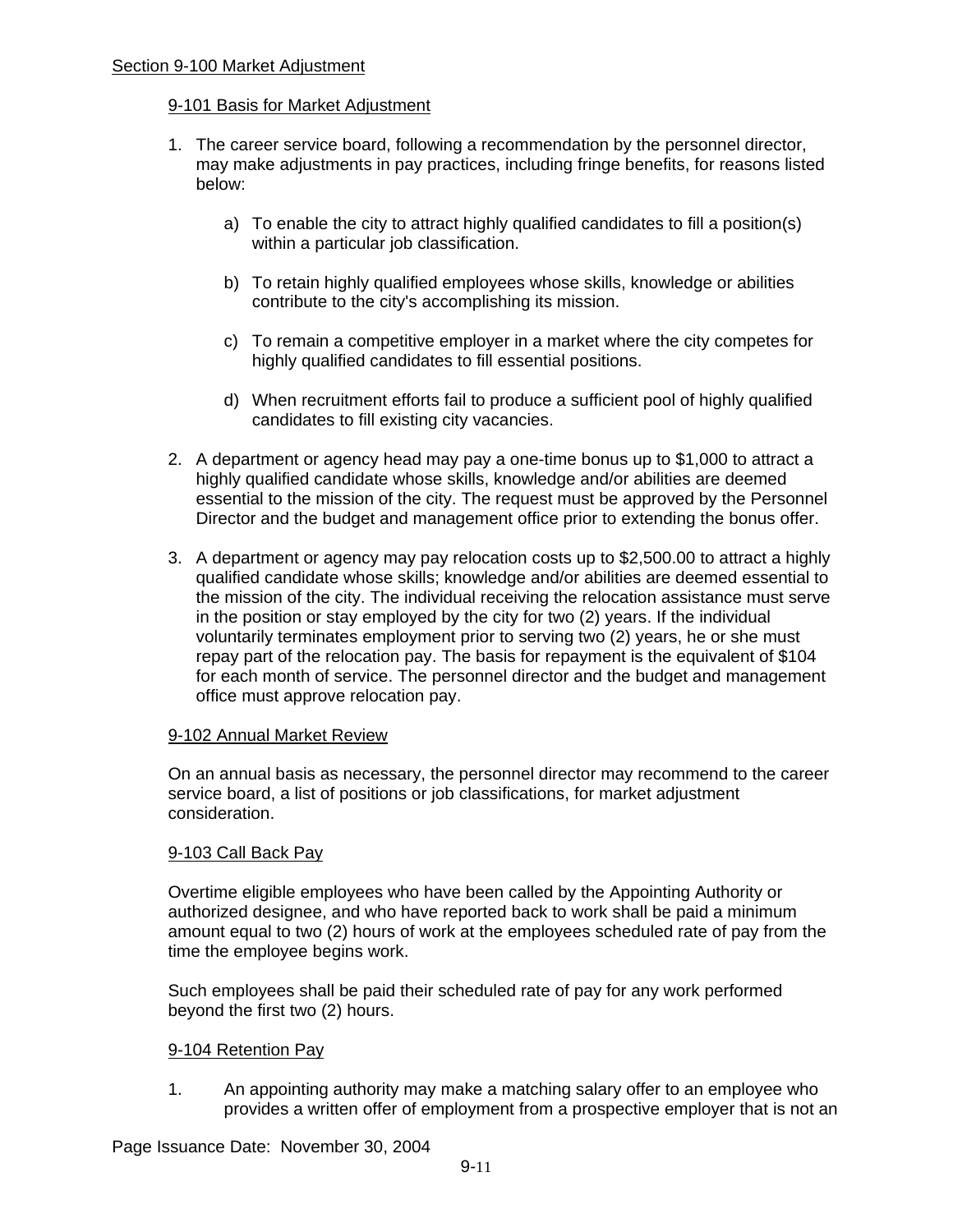agency of the City and County of Denver. A matching salary offer may be made for the reasons listed below, with approval of the Personnel Director.

- a. To retain an employee whose skills, knowledge or abilities are deemed essential to the mission of the City or a department;
- b. To avoid recruiting and training costs when those costs clearly exceed the costs of a matching salary offer, as determined by the Personnel Director;
- c. When turnover rates in a classification suggest that the employee's pay level is less than the current market rate offered to job candidates;
- d. When the vacancy rate within a classification reaches a level where additional loss of personnel may interfere with the City's ability to provide adequate levels of services to the public.
- 2. The Personnel Director will use the guidelines listed below in approving matching salary offers:
	- a. A matching salary offer cannot exceed the last or top step in the salary range the employee occupies at the time the offer is extended.
	- b. Departments must fund any salary adjustments authorized by this section from their existing resources.
- 3. Determination of matching salary offers: The Personnel Director shall determine the basis for calculating matching salary offers. S/he shall use a total compensation approach. That is, s/he must factor, the base salary plus employee benefits the employee will receive at the prospective employer to compare with the City and County of Denver base salary and employee benefit package.
- 4. The Personnel Director or designee shall verify or confirm all job offers which constitute the basis for a matching salary offer.
- 5. The Personnel Director shall provide the Career Service Board with quarterly reports on all retention pay approvals.

Section 9-110 Pay for Bilingual Services (10/11/01, 219B)

The City serves a significantly large population that is non-English speaking and therefore recognizes that a limited number of employees must be bilingual to effectively perform their duties and serve citizens.

- A. When it is a requirement of the assignment to be bilingual, the Appointing Authority may request a pay adjustment. The CSA Director must approve all requests in advance for the differential pay based on a language skill.
- B. To qualify for the differential pay, the employee's position must require the use of a language skill more than 50% of the time in the performance of the duties of the position.